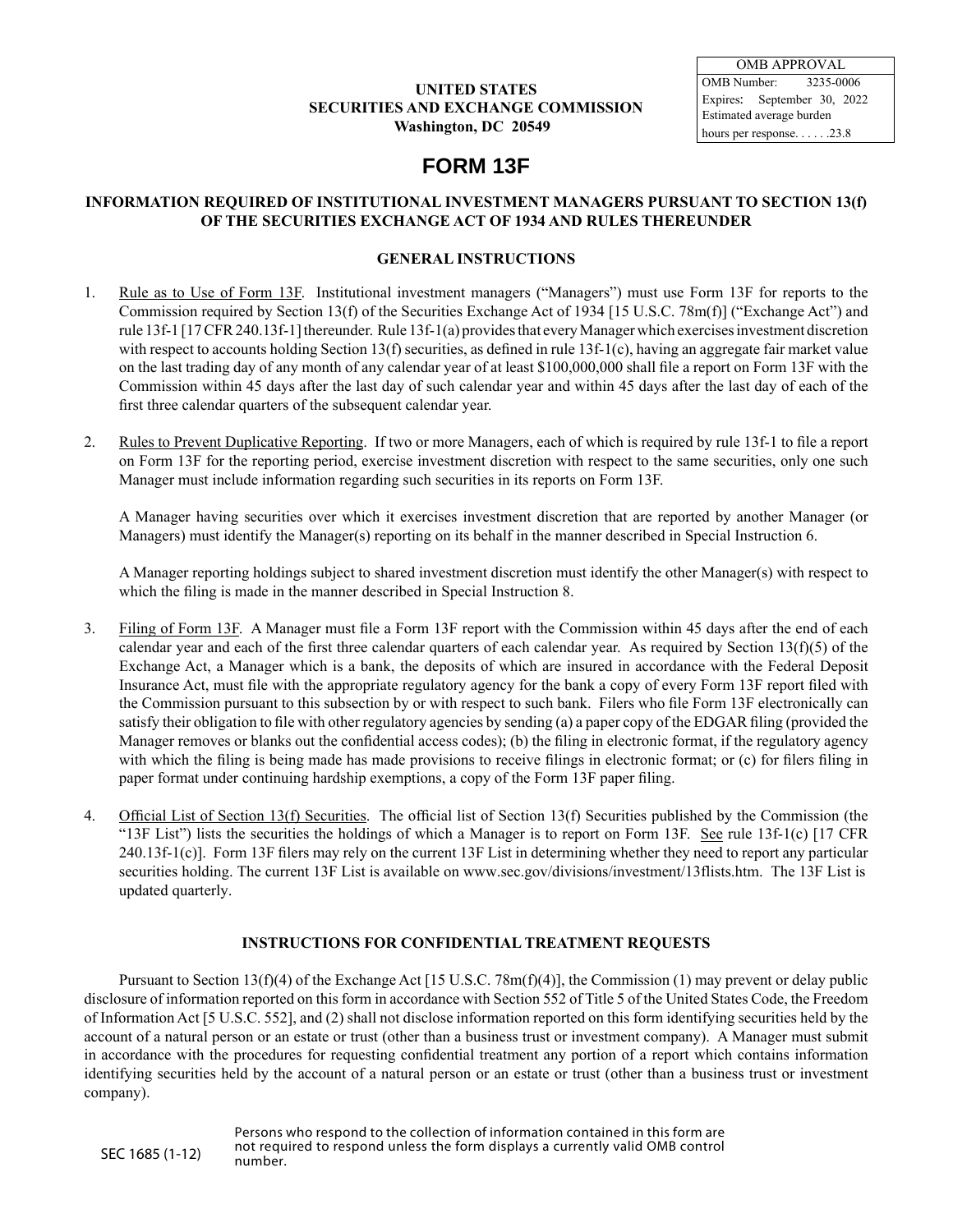A Manager should make requests for confidential treatment of information reported on this form in accordance with rule 24b-2 under the Exchange Act [17 CFR 240.24b-2]. Requests relating to the non-disclosure of information identifying the securities held by the account of a natural person or an estate or trust (other than a business trust or investment company) must so state but need not, in complying with paragraph (b)(2)(ii) of rule 24b-2, include an analysis of any applicable exemptions from disclosure under the Commission's rules and regulations adopted under the Freedom of Information Act [17 CFR 200.80].

Paragraph (b) of rule 24b-2 requires a Manager filing confidential information with the Commission to indicate at the appropriate place in the public filing that the confidential portion has been so omitted and filed separately with the Commission. A Manager should comply with this provision by including on the Summary Page, after the Report Summary and prior to the List of Other Included Managers, a statement that confidential information has been omitted from the public Form 13F report and filed separately with the Commission.

A Manager must file in paper, in accordance with rule  $101(c)(1)(i)$  of Regulation S-T [17 CFR 232.101(c)(1)(i)], all requests for and information subject to the request for confidential treatment filed pursuant to Section  $13(f)(4)$  of the Exchange Act. If a Manager requests confidential treatment with respect to information required to be reported on Form 13F, the Manager must file in paper with the Secretary of the Commission an original and four copies of the Form 13F reporting information for which the Manager requests confidential treatment.

A Manager requesting confidential treatment must provide enough factual support for its request to enable the Commission to make an informed judgment as to the merits of the request. The request should address all pertinent factors, including all of the following that are relevant:

- 1. If confidential treatment is requested as to more than one holding of securities, discuss each holding separately unless the Manager can identify a class or classes of holdings as to which the nature of the factual circumstances and the legal analysis are substantially the same.
- 2. 2. If a request for confidential treatment is based upon a claim that the subject information is confidential, commercial or financial information, provide the information required by paragraphs 2.a through 2.e of this Instruction except that, if the subject information concerns security holdings that represent open risk arbitrage positions and no previous requests for confidential treatment of those holdings have been made, the Manager need provide only the information required in paragraph 2.f.
	- a. Describe the investment strategy being followed with respect to the relevant securities holdings, including the extent of any program of acquisition and disposition (note that the term "investment strategy," as used in this instruction, also includes activities such as block positioning).
	- $b<sub>1</sub>$ Explain why public disclosure of the securities would, in fact, be likely to reveal the investment strategy; consider this matter in light of the specific reporting requirements of Form 13F  $(e.g.,$  securities holdings are reported only quarterly and may be aggregated in many cases).
	- $\mathbf{c}$ . Demonstrate that such revelation of an investment strategy would be premature; indicate whether the Manager was engaged in a program of acquisition or disposition of the security both at the end of the quarter and at the time of the filing; and address whether the existence of such a program may otherwise be known to the public.
	- $d_{\cdot}$ Demonstrate that failure to grant the request for confidential treatment would be likely to cause substantial harm to the Manager's competitive position; show what use competitors could make of the information and how harm to the Manager could ensue.
	- e. e. State the period of time for which confidential treatment of the securities holdings is requested. The time period specified may not exceed one (1) year from the date that the Manager is required to file the Form 13F report with the Commission.
	- f. f. For securities holdings that represent open risk arbitrage positions, the request must include good faith representations that: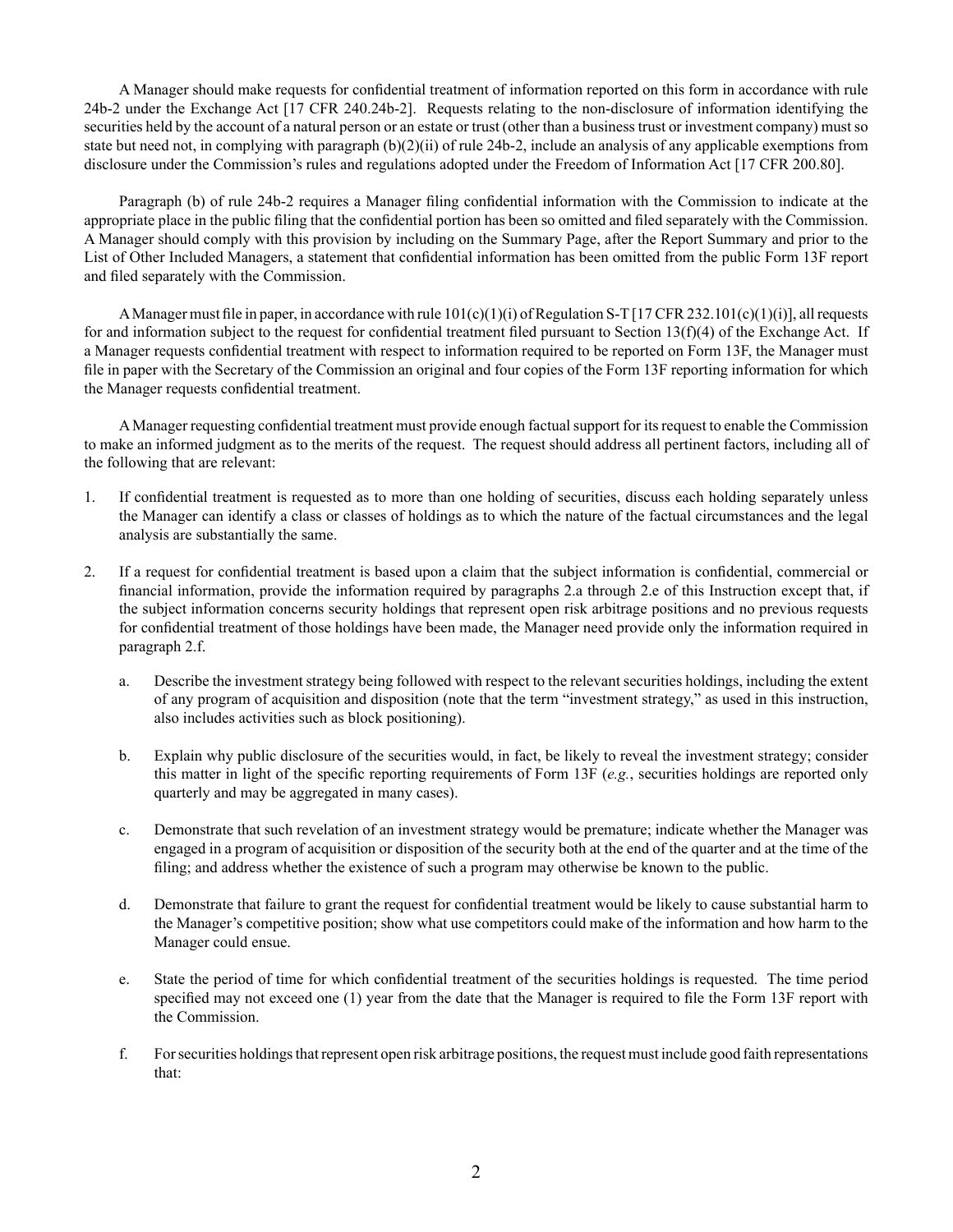- $i$ . i. the securities holding represents a risk arbitrage position open on the last day of the period for which the Form 13F report is filed; and
- $ii.$ the reporting Manager has a reasonable belief as of the period end that it may not close the entire position on or before the date that the Manager is required to file the Form 13F report with the Commission.

If the Manager makes these representations in writing at the time that the Form 13F is filed, the Commission will automatically accord the subject securities holdings confidential treatment for a period of up to one (1) year from the date that the Manager is required to file the Form 13F report with the Commission.

- g. At the expiration of the period for which confidential treatment has been granted pursuant to paragraph 2.e or 2.f of this Instruction (the "Expiration Date"), the Commission, without additional notice to the reporting manager, will make such security holdings public unless a de novo request for confidential treatment of the information that meets the requirements of paragraphs 2.a through 2.e of this Instruction is filed with the Commission at least fourteen (14) days in advance of the Expiration Date.
- $3<sub>1</sub>$ If the Commission grants a request for confidential treatment, it may delete details which would identify the Manager and use the information in tabulations required by Section  $13(f)(4)$  absent a separate showing that such use of information could be harmful.
- Upon the denial by the Commission of a request for confidential treatment, or upon the expiration of the confidential treatment previously granted for a filing, unless a hardship exemption is available, the Manager must submit electronically, within six (6) business days of the expiration or notification of the denial, as applicable, a Form 13F report, or an amendment to its publicly filed Form 13F report, if applicable, listing those holdings as to which the Commission denied confidential treatment or for which confidential treatment has expired. If a Manager files an amendment, the amendment must not be a restatement; the Manager must designate it as an amendment which adds new holdings entries. The Manager must include at the top of the Form 13F Cover Page the following legend to correctly designate the type of filing being made:

 (DATE) PURSUANT TO A REQUEST FOR CONFIDENTIAL TREATMENT AND FOR WHICH THIS FILING LISTS SECURITIES HOLDINGS REPORTED ON THE FORM 13F FILED ON (THAT REQUEST WAS DENIED/CONFIDENTIAL TREATMENT EXPIRED) ON (DATE).

#### **SPECIAL INSTRUCTIONS**

- 1. This form consists of three parts: the Form 13F Cover Page (the "Cover Page"), the Form 13F Summary Page (the 1. "Summary Page"), and the Form 13F Information Table (the "Information Table").
- $2.$ 2. When preparing the report, omit all bracketed text. Include brackets used to form check boxes.

#### **The Cover Page:**

- 3. 3. The period end date used in the report (and in the EDGAR submission header) is the last day of the calendar year or quarter, as appropriate, even though that date may not be the same as the date used for valuation in accordance with Special Instruction 9.
- $4.$ Amendments to a Form 13F report must either restate the Form 13F report in its entirety or include only holdings entries that are being reported in addition to those already reported in a current public Form 13F report for the same period. If the Manager is filing the Form 13F report as an amendment, then, the Manager must check the amendment box on the Cover Page; enter the amendment number; and check the appropriate box to indicate whether the amendment (a) is a restatement or (b) adds new holdings entries. Each amendment must include a complete Cover Page and, if applicable, a Summary Page and Information Table. See rule  $13f-1(a)(2)$  [17 CFR 240.13f-1(a)(2)].
- 5. 5. Present the Cover Page and the Summary Page information in the format and order provided in the form. The Cover Page may include information in addition to the required information, so long as the additional information does not, either by its nature, quantity, or manner of presentation, impede the understanding or presentation of the required information. Place all additional information after the signature of the person signing the report (immediately preceding the Report Type section). Do not include any additional information on the Summary Page or in the Information Table.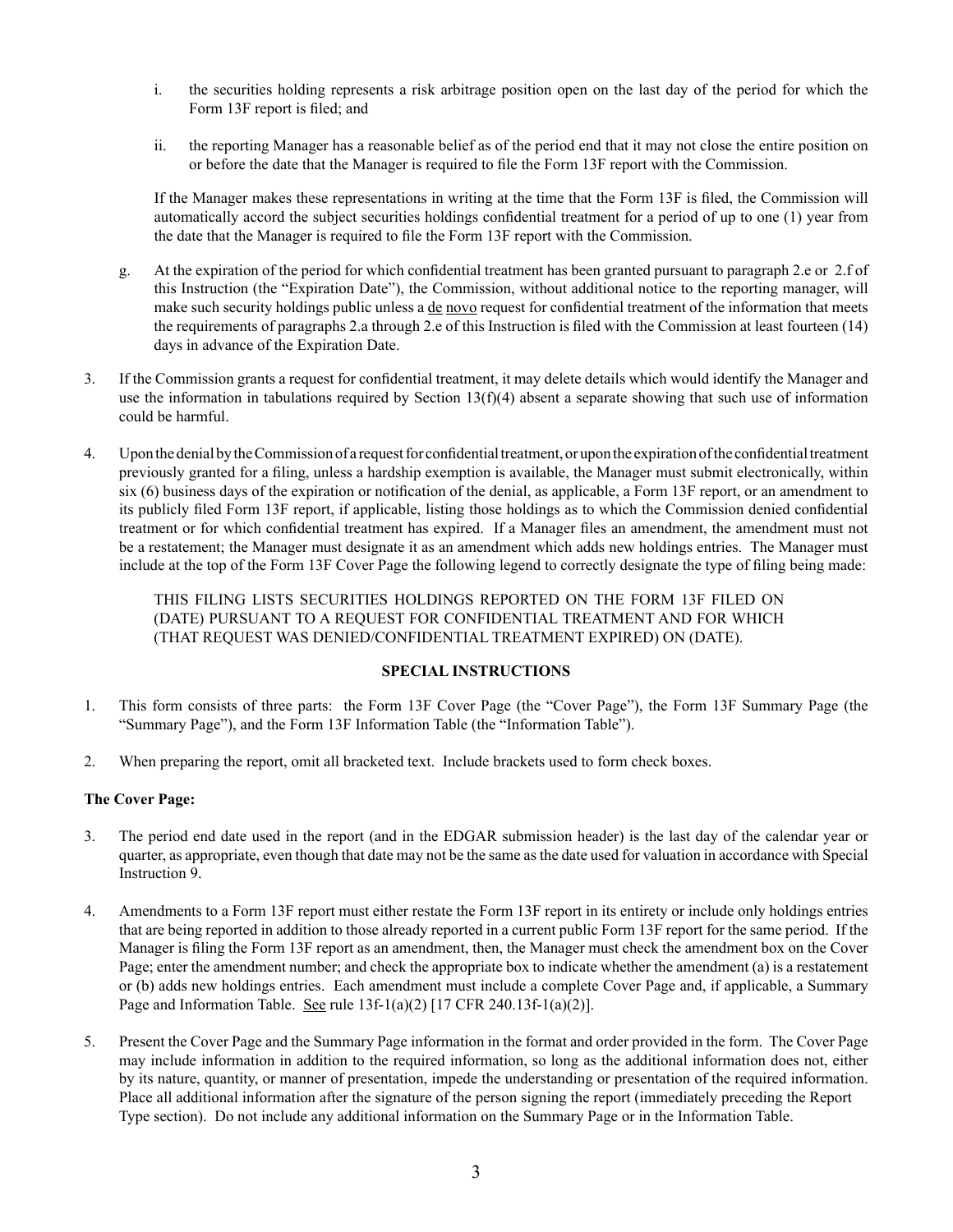- 6. 6. Designate the Report Type for the Form 13F report by checking the appropriate box in the Report Type section of the Cover Page, and include, where applicable, the List of Other Managers Reporting for this Manager (on the Cover Page), the Summary Page and the Information Table, as follows:
	- a. If all of the securities with respect to which a Manager has investment discretion are reported by another Manager (or Managers), check the box for Report Type "13F NOTICE," include (on the Cover Page) the List of Other Managers Reporting for this Manager, and omit both the Summary Page and the Information Table.
	- $\mathbf{b}$ . b. If all of the securities with respect to which a Manager has investment discretion are reported in this report, check the box for Report Type "13F HOLDINGS REPORT," omit from the Cover Page the List of Other Managers Reporting for this Manager, and include both the Summary Page and the Information Table.
	- $\mathbf{c}$ . c. If only part of the securities with respect to which a Manager has investment discretion is reported by another Manager (or Managers), check the box for Report Type "13F COMBINATION REPORT," include (on the Cover Page) the List of Other Managers Reporting for this Manager, and include both the Summary Page and the Information Table.

#### **Summary Page:**

- 7. 7. Include on the Summary Page the Report Summary, containing the Number of Other Included Managers, the Information Table Entry Total and the Information Table Value Total.
	- a. Enter as the Number of Other Included Managers the total number of other Managers listed in the List of Other Included Managers on the Summary Page, not counting the Manager filing this report. See Special Instruction 8. If none, enter the number zero ("0").
	- $b.$ b. Enter as the Information Table Entry Total the total number of line entries providing holdings information included in the Information Table.
	- $\mathbf{c}$ . Enter as the Information Table Value Total the aggregate fair market value of all holdings reported in this report, i.e., the total for Column 4 (Fair Market Value) of all line entries in the Information Table. The Manager must express this total as a rounded figure, corresponding to the individual Column 4 entries in the Information Table. See Special Instruction 9.
- 8. 8. Include on the Summary Page the List of Other Included Managers. Use the title, column headings and format provided.
	- a. If this Form 13F report does not report the holdings of any Manager other than the Manager filing this report, enter the word "NONE" under the title and omit the column headings and list entries.
	- known. (The Form 13F file numbers are assigned to Managers when they file their first Form 13F.) Assign a number  $b<sub>1</sub>$ b. If this Form 13F report reports the holdings of one or more Managers other than the Manager filing this report, enter in the List of Other Included Managers all such Managers together with their respective Form 13F file numbers, if to each Manager in the List of Other Included Managers, and present the list in sequential order. The numbers need not be consecutive. The List of Other Managers must include all other Managers identified in Column 7 of the Information Table. Do not include the Manager filing this report.

#### **Information Table:**

- 9 9. In determining fair market value, use the value at the close of trading on the last trading day of the calendar year or quarter, as appropriate. Enter values rounded to the nearest one thousand dollars (with "000" omitted).
- 10. A Manager may omit holdings otherwise reportable if the Manager holds, on the period end date, fewer than 10,000 shares (or less than \$200,000 principal amount in the case of convertible debt securities) and less than \$200,000 aggregate fair market value (and option holdings to purchase only such amounts).
- 11. A Manager must report holdings of options only if the options themselves are Section 13(f) securities. For purposes of the \$100,000,000 reporting threshold, the Manager should consider only the value of such options, not the value of the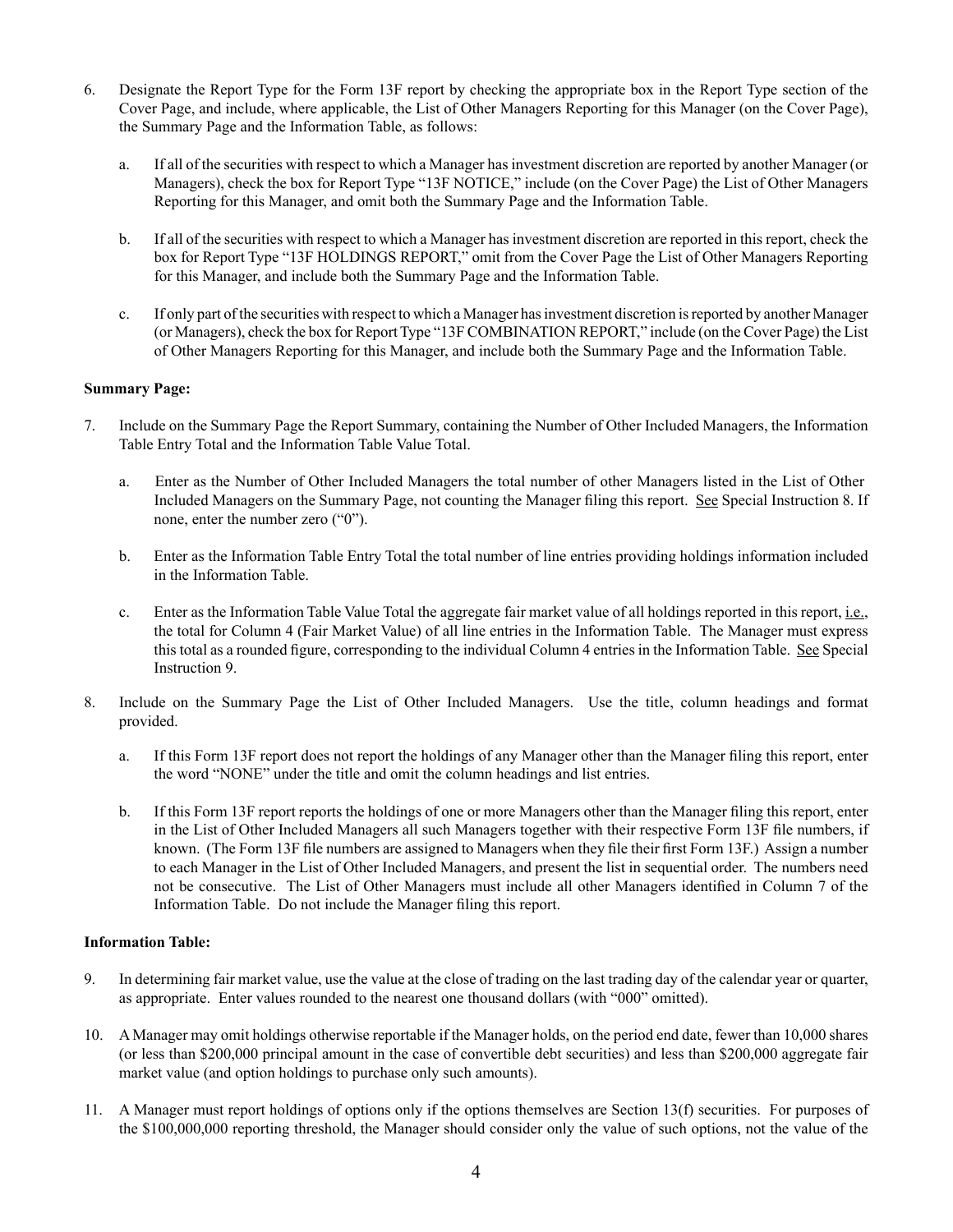such segregated entries in Column 5, referring to securities subject respectively to put and call options. A Manager is not underlying shares. The Manager must give the entries in Columns 1 through 5 and in Columns 7 and 8 of the Information Table, however, in terms of the securities underlying the options, not the options themselves. The Manager must answer Column 6 in terms of the discretion to exercise the option. The Manager must make a separate segregation in respect of securities underlying options for entries for each of the columns, coupled with a designation "PUT" or "CALL" following required to provide an entry in Column 8 for securities subject to reported call options.

- 12. Furnish the Information Table using the table title, column headings and format provided. Provide column headings once at the beginning of the Information Table; repetition of column headings on subsequent pages is not required. Present the table in accordance with the column instructions provided in Special Instructions 12.b.i through 12.b.viii. Do not include any additional information in the Information Table. Begin the Information Table on a new page; do not include any portion of the Information Table on either the Cover Page or the Summary Page.
	- a. In entering information in Columns 4 through 8 of the Information Table, list securities of the same issuer and class with respect to which the Manager exercises sole investment discretion separately from those with respect to which investment discretion is shared. Special Instruction 12.b.vi for Column 6 describes in detail how to report shared investment discretion.
	- $b<sub>1</sub>$ Instructions for each column in the Information Table:
		- Column 1. Name of Issuer. Enter in Column 1 the name of the issuer for each class of security reported as it appears in the current official list of Section 13(f) Securities published by the Commission in accordance with rule 13f-1(c) (the "13F List"). Reasonable abbreviations are permitted.
		- Column 2. Title of Class. Enter in Column 2 the title of the class of the security reported as it appears in the 13F List. Reasonable abbreviations are permitted.
		- Column 3. CUSIP Number. Enter in Column 3 the nine (9) digit CUSIP number of the security.
		- iv. Column 4. Market Value. Enter in Column 4 the market value of the holding of the particular class of security iv. as prescribed by Special Instruction 9.
		- Column 5. Amount and Type of Security. Enter in Column 5 the total number of shares of the class of security or the principal amount of such class. Use the abbreviation "SH" to designate shares and "PRN" to designate principal amount. If the holdings being reported are put or call options, enter the designation "PUT" or "CALL," as appropriate.
		- Column 6. Investment Discretion. Segregate the holdings of securities of a class according to the nature of the investment discretion held by the Manager. Designate investment discretion as "sole" (SOLE); "shareddefined" (DEFINED); or "shared-other" (OTHER), as described below:
			- (A) Sole. Designate as "sole" securities over which the Manager exercised sole investment discretion. Report "sole" securities on one line. Enter the word SOLE in Column 6.
			- (B) Shared-Defined. If investment discretion is shared with controlling and controlled companies (such as bank holding companies and their subsidiaries); investment advisers and investment companies advised by those advisers; or insurance companies and their separate accounts, then designate investment discretion as "shared-defined" (DEFINED).

For each holding of DEFINED securities, segregate the securities into two categories: those securities over which investment discretion is shared with another Manager or Managers on whose behalf this Form 13F report is being filed, and those securities over which investment discretion is shared with any other person, other than a Manager on whose behalf this Form 13F report is being filed.

Enter each of the two segregations of DEFINED securities holdings on a separate line, and enter the designation DEFINED in Column 6. See Special Instruction vii for Column 7.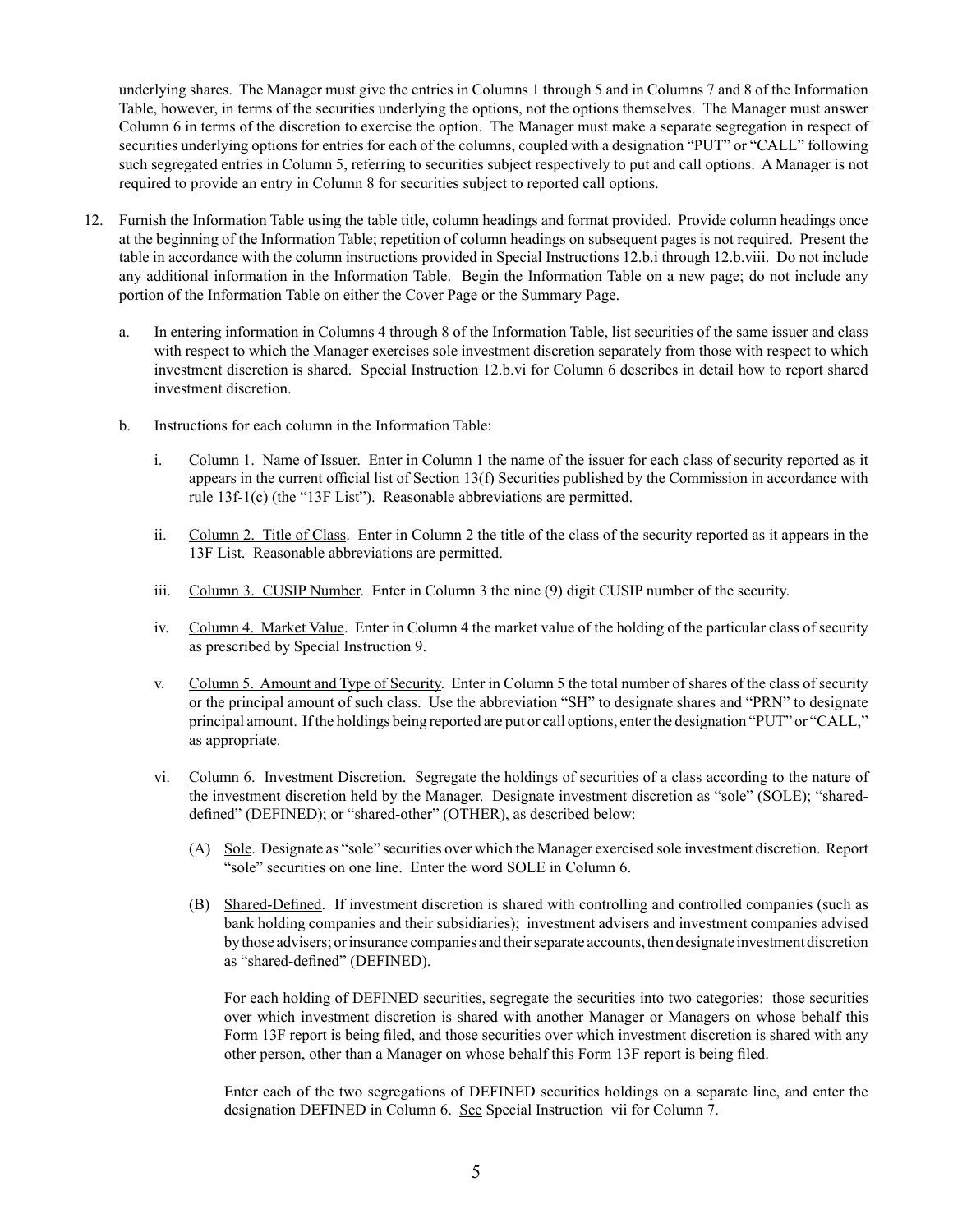(C) Shared-Other. Designate as "shared-other" securities (OTHER) those over which investment discretion is shared in a manner other than that described in Special Instruction (B) above.

For each holding of OTHER securities, segregate the securities into two categories: those securities over which investment discretion is shared with another Manager or Managers on whose behalf this Form 13F report is being filed, and those securities over which investment discretion is shared with any other person, other than a Manager on whose behalf this Form 13F report is being filed.

Enter each segregation of OTHER securities holdings on a separate line, and enter the designation "OTHER" in Column 6. See Special Instruction vii for Column 7.

 NOTE: A Manager is deemed to share discretion with respect to all accounts over which any person under its control exercises discretion. A Manager of an institutional account, such as a pension fund or investment company, is not deemed to share discretion with the institution unless the institution actually participated in the investment decision-making.

vii. Column 7. Other Managers. Identify each other Manager on whose behalf this Form 13F report is being filed with whom investment discretion is shared as to any reported holding by entering in this column the number assigned to the Manager in the List of Other Included Managers.

Enter this number in Column 7 opposite the segregated entries in Columns 4, 5 and 8 (and the relevant indication of shared discretion set forth in Column 6) as required by the preceding special instruction. Enter no other names or numbers in Column 7.

A Manager must report the conditions of sharing discretion with other Managers consistently for all holdings reported on a single line.

viii. Column 8. Voting Authority. Enter the number of shares for which the Manager exercises sole, shared, or no voting authority (none) in this column, as appropriate.

The Commission deems a Manager exercising sole voting authority over specified "routine" matters, and no authority to vote in "non-routine" matters, for purposes of this Form 13F report to have no voting authority. "Non-routine" matters include a contested election of directors, a merger, a sale of substantially all the assets, a change in the articles of incorporation affecting the rights of shareholders, and a change in fundamental investment policy; "routine" matters include selection of an accountant, uncontested election of directors, and approval of an annual report.

If voting authority is shared only in a manner similar to a sharing of investment discretion which would call for a response of "shared-defined" (DEFINED) under Column 6, a Manager should report voting authority as sole under subdivision (a) of Column 8, even though the Manager may be deemed to share investment discretion with that person under Special Instruction 12.b.vi.

- 13. Preparation of the electronic filing:
	- a. No line on the Cover Page or the Summary Page may exceed 80 characters in length. See rule 305 of Regulation S-T [17 CFR 232.305]
	- b. No line in the Form 13F Information Table may exceed 132 characters in length. See rule 305 of Regulation S-T [17 CFR 232.305].
	- $c_{\cdot}$ If the Form 13F Report Type is "13F HOLDINGS REPORT" or "13F COMBINATION REPORT," then place one EDGAR <PAGE> tag at the end of the Cover Page and one <PAGE> tag at the end of the Summary Page. Additional EDGAR <PAGE> tags are not required. Those electing to include additional <PAGE> tags should, for each page containing a <PAGE> tag, include no more than sixty (60) lines per page, including the line on which the <PAGE> tag is placed.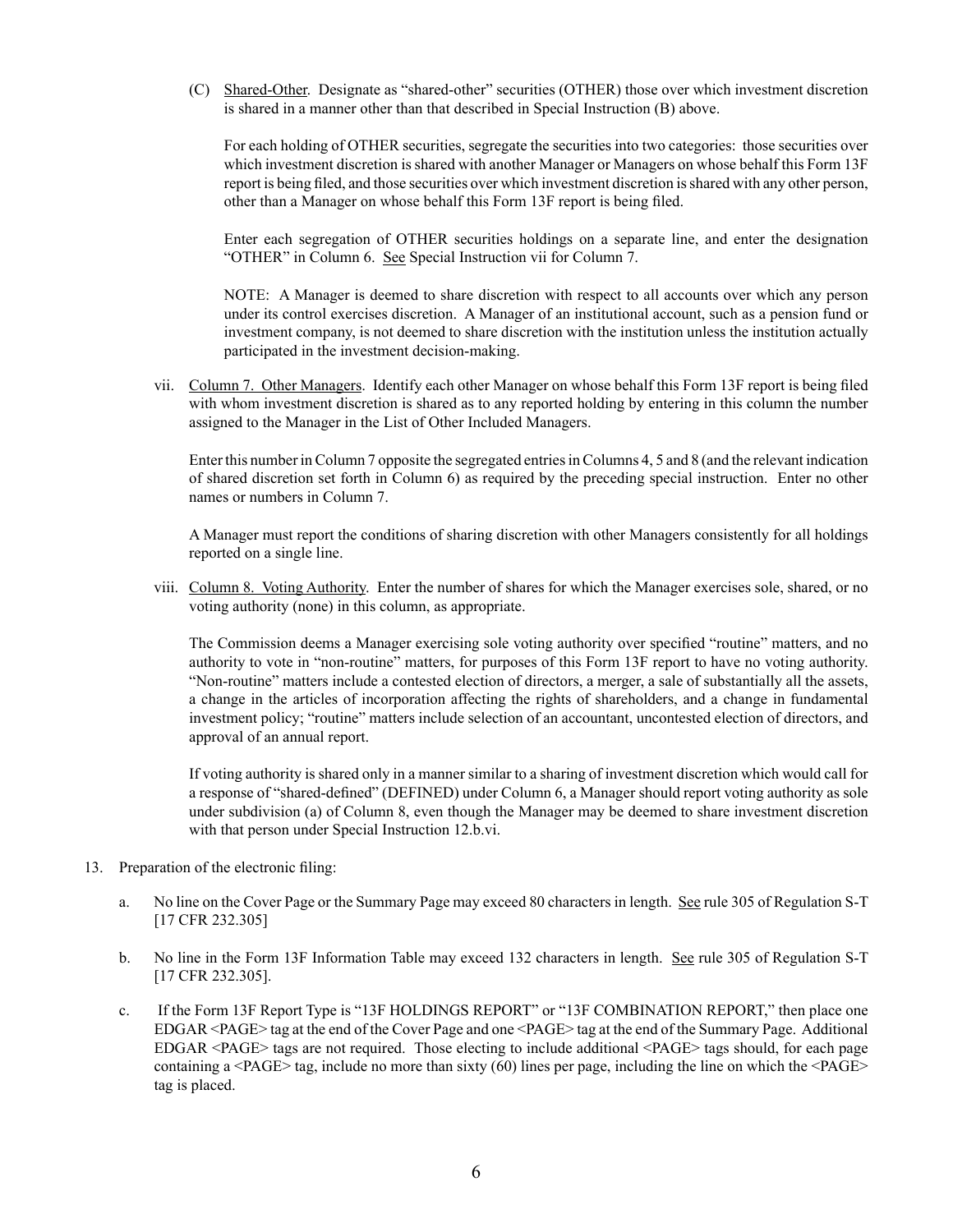- d. In preparing the Form 13F report for electronic filing, a Manager may omit underscoring used in the form to indicate the placement of information that the Manager is to furnish.
- e. Use the following EDGAR submission types for the following Form 13F Report Types:

| Form 13F Report Type       | <b>EDGAR Submission Type</b> |
|----------------------------|------------------------------|
| <b>13F HOLDINGS REPORT</b> |                              |
| Initial Filing             | 13F-HR                       |
| Amendments                 | $13F-HR/A$                   |
| 13F NOTICE                 |                              |
| Initial Filing             | 13F-NT                       |
| Amendments                 | $13F-NT/A$                   |
| 13F COMBINATION REPORT     |                              |
| Initial Filing             | 13F-HR                       |
| Amendments                 | $13F-HR/A$                   |

#### **PAPERWORK REDUCTION ACT INFORMATION**

Persons who are to respond to the collection of information contained in this form are not required to respond to the collection of information unless the form displays a currently valid OMB control number.

240.13f-1) requires institutional investment managers who exercise investment discretion over certain accounts of equity securities Section 13(f) of the Exchange Act requires the Commission to adopt rules creating a reporting and disclosure system to collect specific information and to disseminate such information to the public. Rule 13f-1 under the Exchange Act (17 CFR described in Section 13(d)(1) of the Exchange Act [15 U.S.C. 78m(d)(1)] (generally, certain U.S. exchange-traded equity securities, as set forth in rule 13f-1(c)) having, in the aggregate, a fair market value of at least \$100,000,000 to file quarterly reports with the Commission on Form 13F with respect to the value of those securities over which they have investment discretion.

 reports should have the same degree of availability as other filings with the Commission, and that electronic filing will speed their The purpose of Form 13F is to provide a reporting and disclosure system to collect specific information and to disseminate such information to the public about the holdings of institutional investment managers who exercise investment discretion over certain accounts of equity securities described in Section  $13(d)(1)$  of the Exchange Act [15 U.S.C. 78m(d)(1)] (generally, certain U.S. exchange-traded equity securities, as set forth in rule 13f-1(c)) having, in the aggregate, a fair market value of atleast \$100,000,000. We believe that investors will find Form 13F report information useful in tracking institutional investorholdings in their investments and that issuers, too, will find detail as to institutional investor holdings useful because much of their shareholder list may reflect holdings in "street name" rather than beneficial ownership. We believe that mandatory electronic dissemination of this data will help ensure timely and efficient dissemination of this important information. We believe that these dissemination in accordance with the intent of Congress.

We estimate that each filer spends an average of 24.7 hours preparing each quarterly report. In addition, we estimate that, each quarter, approximately 210 managers will resubmit information to: (1) correct an error or omission; or (2) supplement a request for confidential treatment that expires or is denied, and that each such manager will spend an additional 4 hours on the resubmission.

Any member of the public may direct to the Commission any comments concerning the accuracy of this burden estimate and any suggestions for reducing this burden.

Responses to the collection of information are mandatory. See Section 13(f) of the Exchange Act [15 U.S.C. 78m(f)] and rule 13f-1 [17 CFR 240.13f-1] thereunder.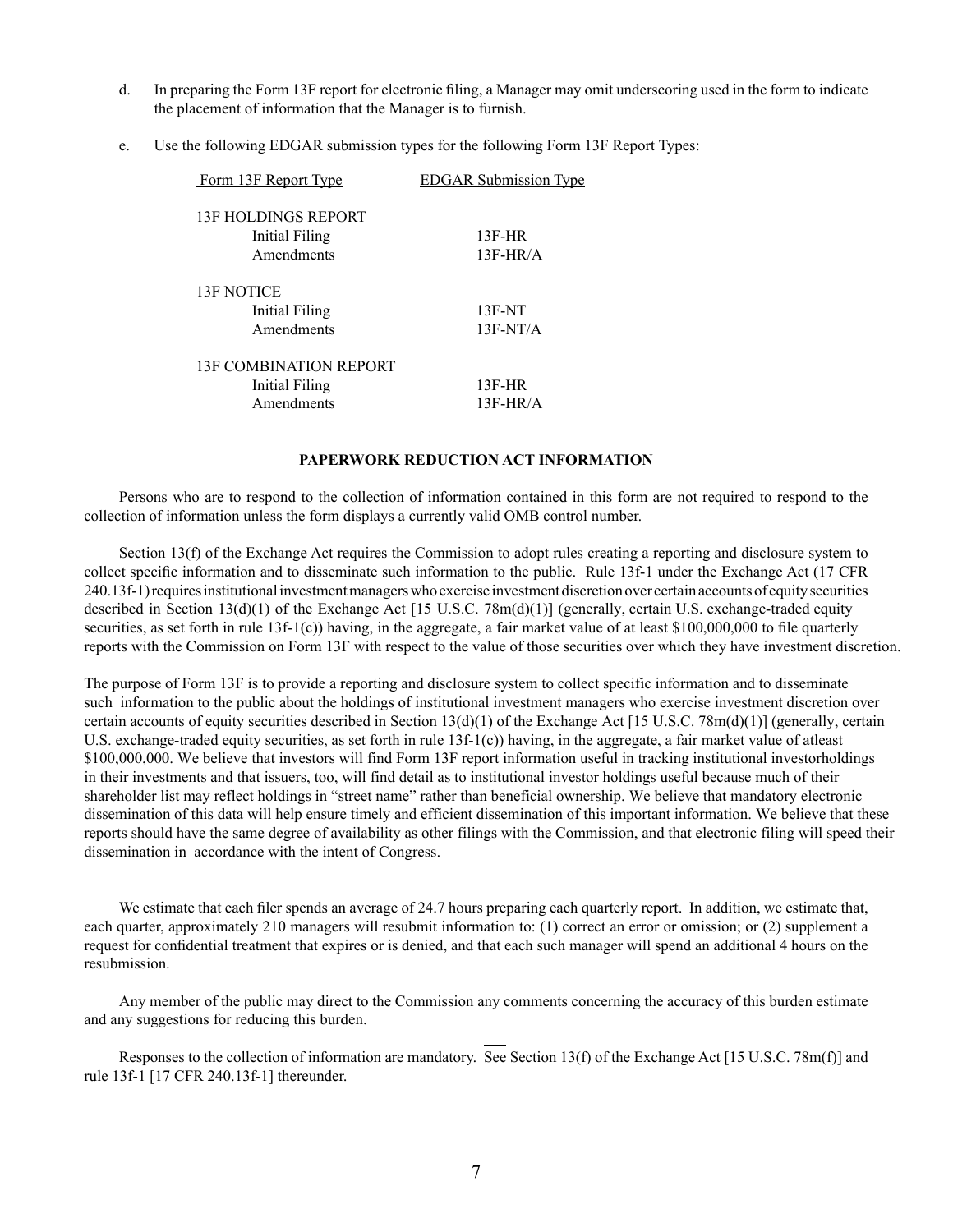Section 13(f)(3) of the Exchange Act [15 U.S.C. 78m(f)(3)] authorizes the Commission, as it determines necessary or appropriate in the public interest or for the protection of investors, to delay or prevent public disclosure of any information filed under Section 13(f) upon request. It also prohibits the Commission from disclosing to the public information identifying securities held by the account of a natural person or any estate or trust (other than a business trust or investment company).

This collection of information has been reviewed by OMB in accordance with the clearance requirements of 44 U.S.C. Section 3507.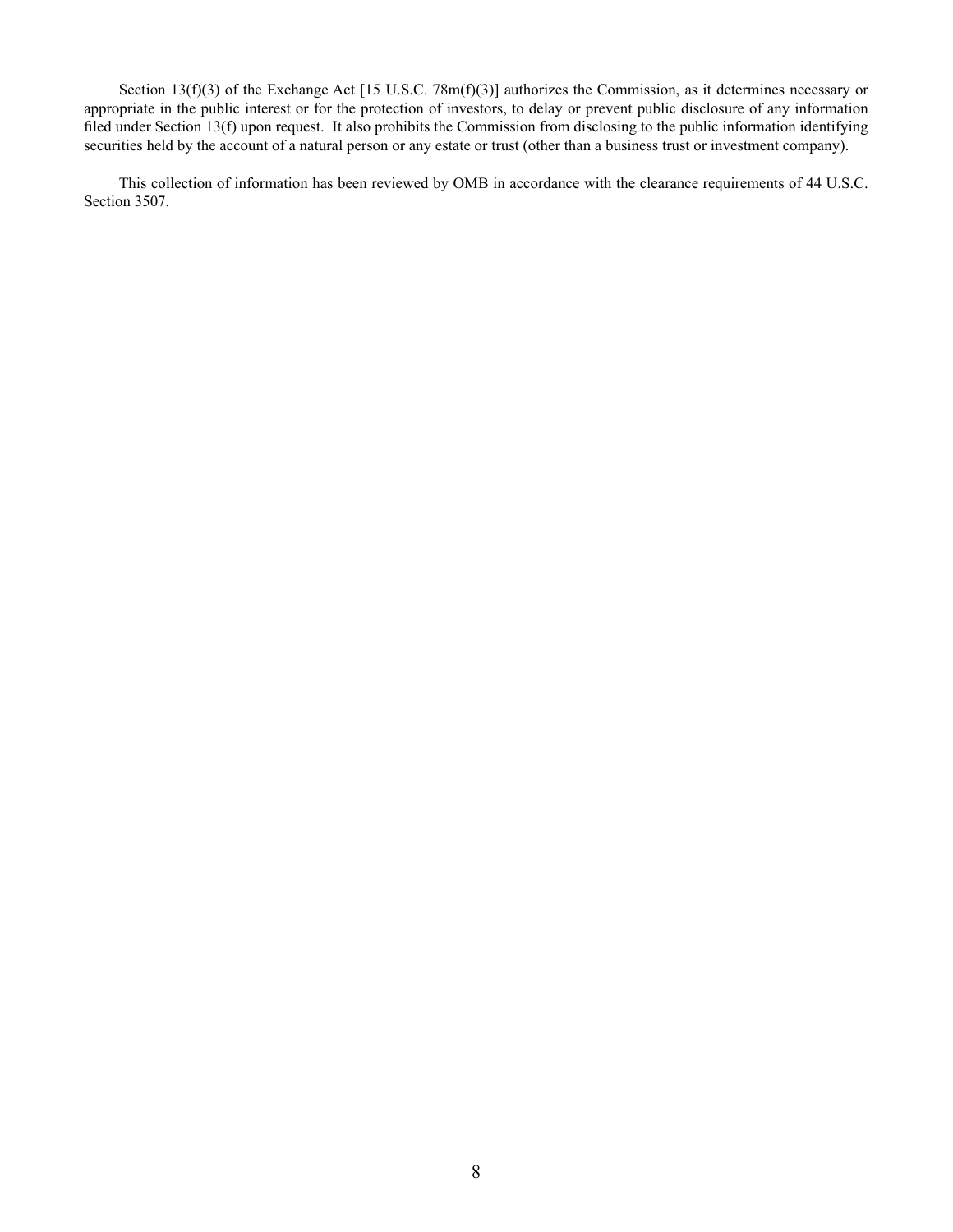### **UNITED STATES SECURITIES AND EXCHANGE COMMISSION Washington, D.C. 20549**

# **Form 13F**

FORM 13F COVER PAGE

|                                                                                                                  | Report for the Calendar Year or Quarter Ended: __________________________________                                                                                                                                                                                                                                                                                                               |        |
|------------------------------------------------------------------------------------------------------------------|-------------------------------------------------------------------------------------------------------------------------------------------------------------------------------------------------------------------------------------------------------------------------------------------------------------------------------------------------------------------------------------------------|--------|
| Check here if Amendment $\Box$ ; Amendment Number:<br>This Amendment (Check only one.):                          | $\Box$ is a restatement.<br>adds new holdings entries.                                                                                                                                                                                                                                                                                                                                          |        |
| Institutional Investment Manager Filing this Report:                                                             |                                                                                                                                                                                                                                                                                                                                                                                                 |        |
| Name:<br>Address:<br>the control of the control of the control of the control of the control of the control of   |                                                                                                                                                                                                                                                                                                                                                                                                 |        |
| Form 13F File Number: 28-                                                                                        |                                                                                                                                                                                                                                                                                                                                                                                                 |        |
|                                                                                                                  | The institutional investment manager filing this report and the person by whom it is signed hereby represent that the person<br>signing the report is authorized to submit it, that all information contained herein is true, correct and complete, and that it is<br>understood that all required items, statements, schedules, lists, and tables, are considered integral parts of this form. |        |
| Person Signing this Report on Behalf of Reporting Manager:                                                       |                                                                                                                                                                                                                                                                                                                                                                                                 |        |
| Name:<br>Title:<br><u> 1989 - Johann John Stone, mars eta biztanleria (h. 1989).</u><br>Phone:                   |                                                                                                                                                                                                                                                                                                                                                                                                 |        |
| Signature, Place, and Date of Signing:                                                                           |                                                                                                                                                                                                                                                                                                                                                                                                 |        |
| [Signature]                                                                                                      | [City, State]                                                                                                                                                                                                                                                                                                                                                                                   | [Date] |
| Report Type (Check only one.):                                                                                   |                                                                                                                                                                                                                                                                                                                                                                                                 |        |
|                                                                                                                  | 13F HOLDINGS REPORT. (Check here if all holdings of this reporting manager are reported in this report.)                                                                                                                                                                                                                                                                                        |        |
| $manager(s)$ .)                                                                                                  | 13F NOTICE. (Check here if no holdings reported are in this report, and all holdings are reported by other reporting                                                                                                                                                                                                                                                                            |        |
| report and a portion are reported by other reporting manager(s).)                                                | 13F COMBINATION REPORT. (Check here if a portion of the holdings for this reporting manager are reported in this                                                                                                                                                                                                                                                                                |        |
| List of Other Managers Reporting for this Manager:<br>[If there are no entries in this list, omit this section.] |                                                                                                                                                                                                                                                                                                                                                                                                 |        |
| Form 13F File Number<br>Name                                                                                     |                                                                                                                                                                                                                                                                                                                                                                                                 |        |
| $28 -$                                                                                                           |                                                                                                                                                                                                                                                                                                                                                                                                 |        |

[Repeat as necessary.]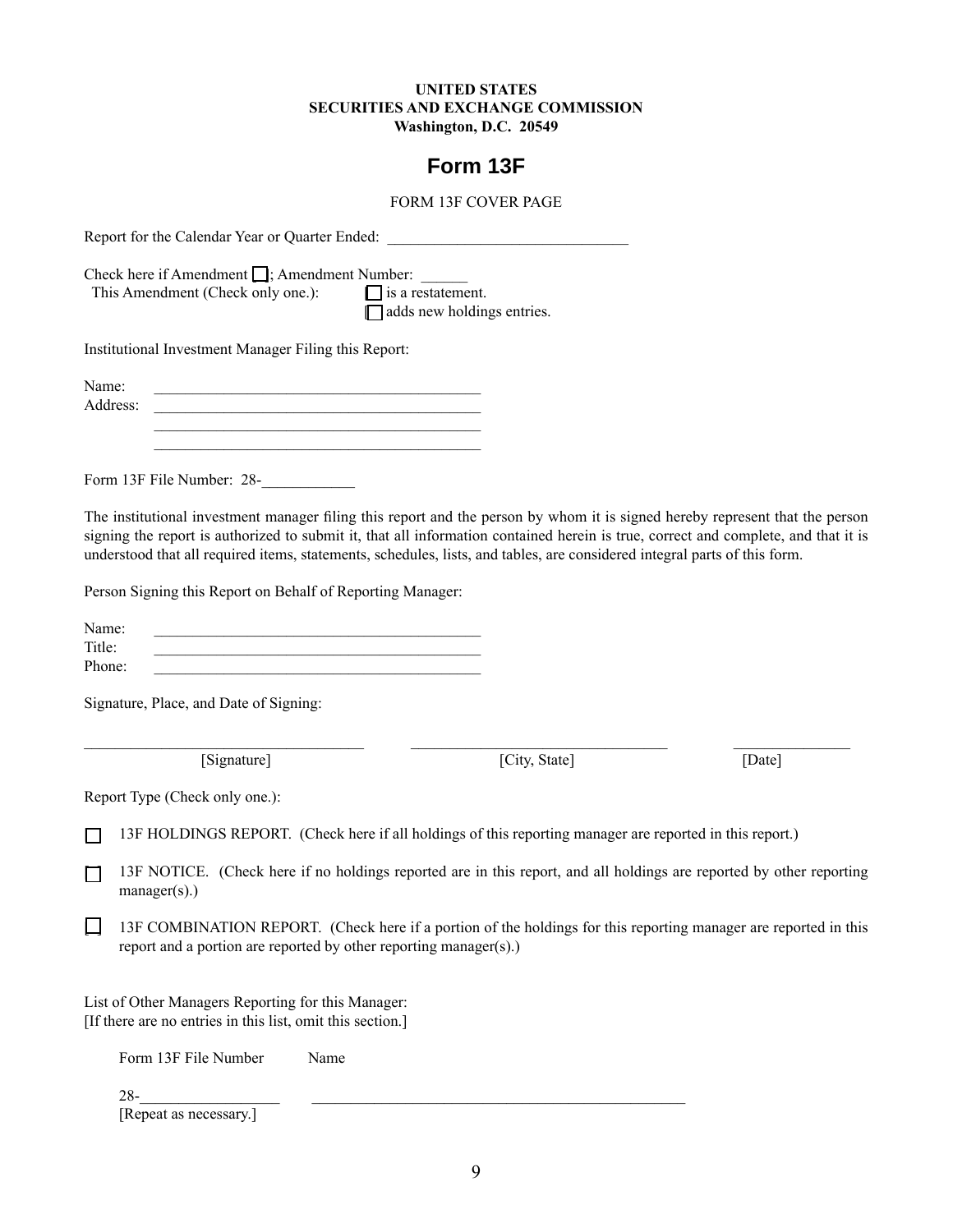# FORM 13F SUMMARY PAGE

Report Summary:

\_\_\_\_\_\_\_\_\_\_\_\_\_\_\_\_\_\_\_\_\_ Number of Other Included Managers:

Form 13F Information Table Entry Total: \_\_\_\_\_\_\_\_\_\_\_\_\_\_\_\_\_\_\_\_\_

Form 13F Information Table Value Total:

 $\overline{\phantom{a}}$  , and the set of the set of the set of the set of the set of the set of the set of the set of the set of the set of the set of the set of the set of the set of the set of the set of the set of the set of the s (thousands)

List of Other Included Managers:

Provide a numbered list of the name(s) and Form 13F file number(s) of all institutional investment managers with respect to which this report is filed, other than the manager filing this report.

[If there are no entries in this list, state "NONE" and omit the column headings and list entries.]

No. Form 13F File Number Name

 $28$ - $\frac{1}{28}$ 

[Repeat as necessary.]